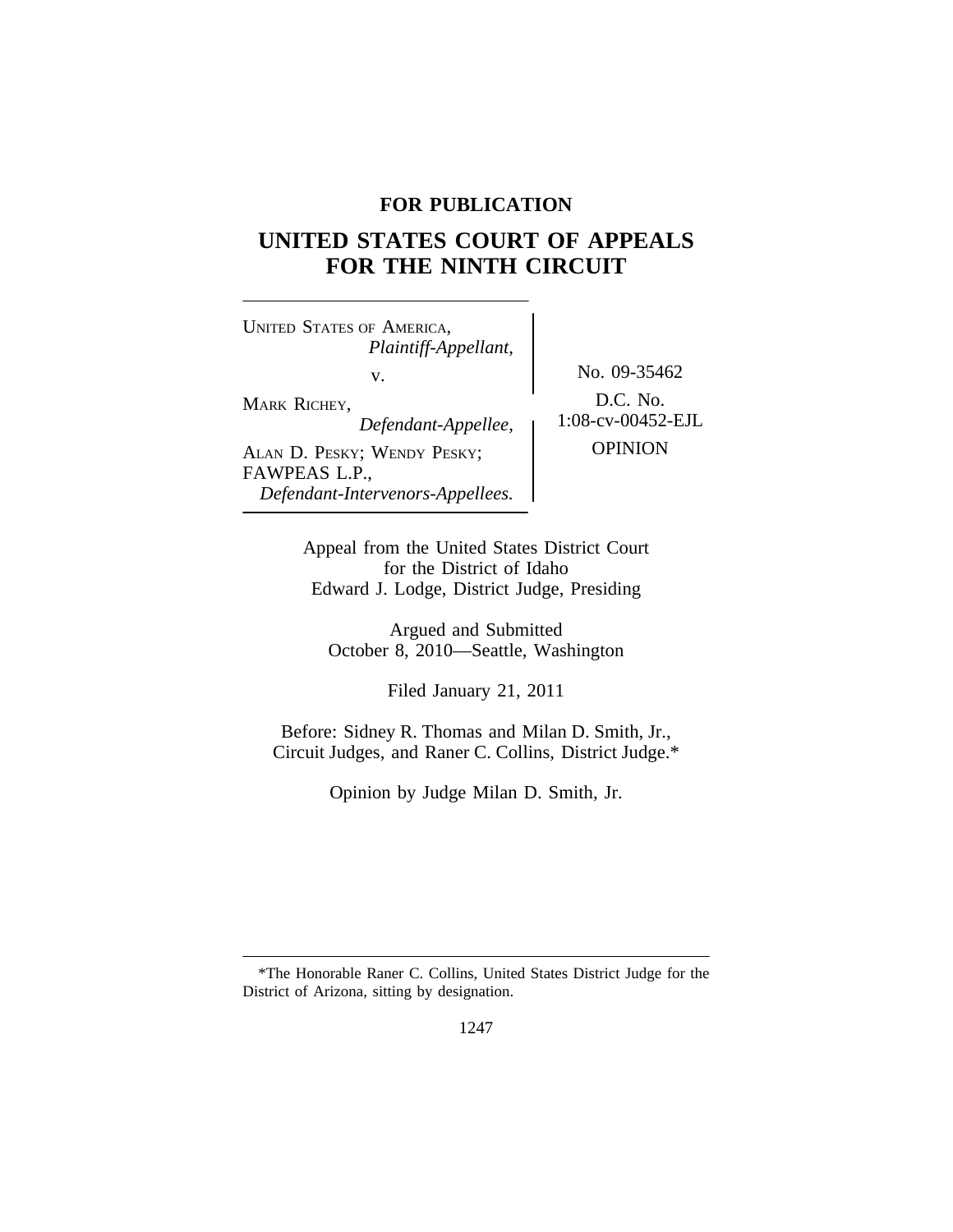#### **COUNSEL**

Kathleen E. Lyon, Attorney, U.S. Department of Justice, Tax Division, for plaintiff-appellant United States of America.

Justin C. Jones, Attorney, Portland, Oregon, for the defendants-appellees.

## **OPINION**

M. SMITH, Circuit Judge:

The Internal Revenue Service (IRS or Government) challenges the district court's ruling denying its motion to enforce a summons against Defendant-Appellant, Mark Richey, seeking production of an appraisal work file. The IRS contends that the district court erred when it found that the summons was not issued in good faith, and that the appraisal work file was protected by the attorney-client privilege and workproduct doctrine.

We hold that the IRS summons was issued in good faith, and that the district court erred in finding that Richey's entire appraisal work file was protected by both the attorney-client privilege and the work-product doctrine. We therefore reverse and remand to the district court.

## **FACTUAL AND PROCEDURAL BACKGROUND**

Intervenors-Appellees Alan and Wendy Pesky (the Peskys or Taxpayers) owned general and limited partnership interests in FAWPEAS, an Idaho limited partnership. FAWPEAS, in turn, was the 50% owner of certain real property located in Ketchum, Idaho (the Property). In January 2002, the Peskys retained the law firm of Thornton Byron LLP (Thornton) to provide legal advice to them concerning the granting by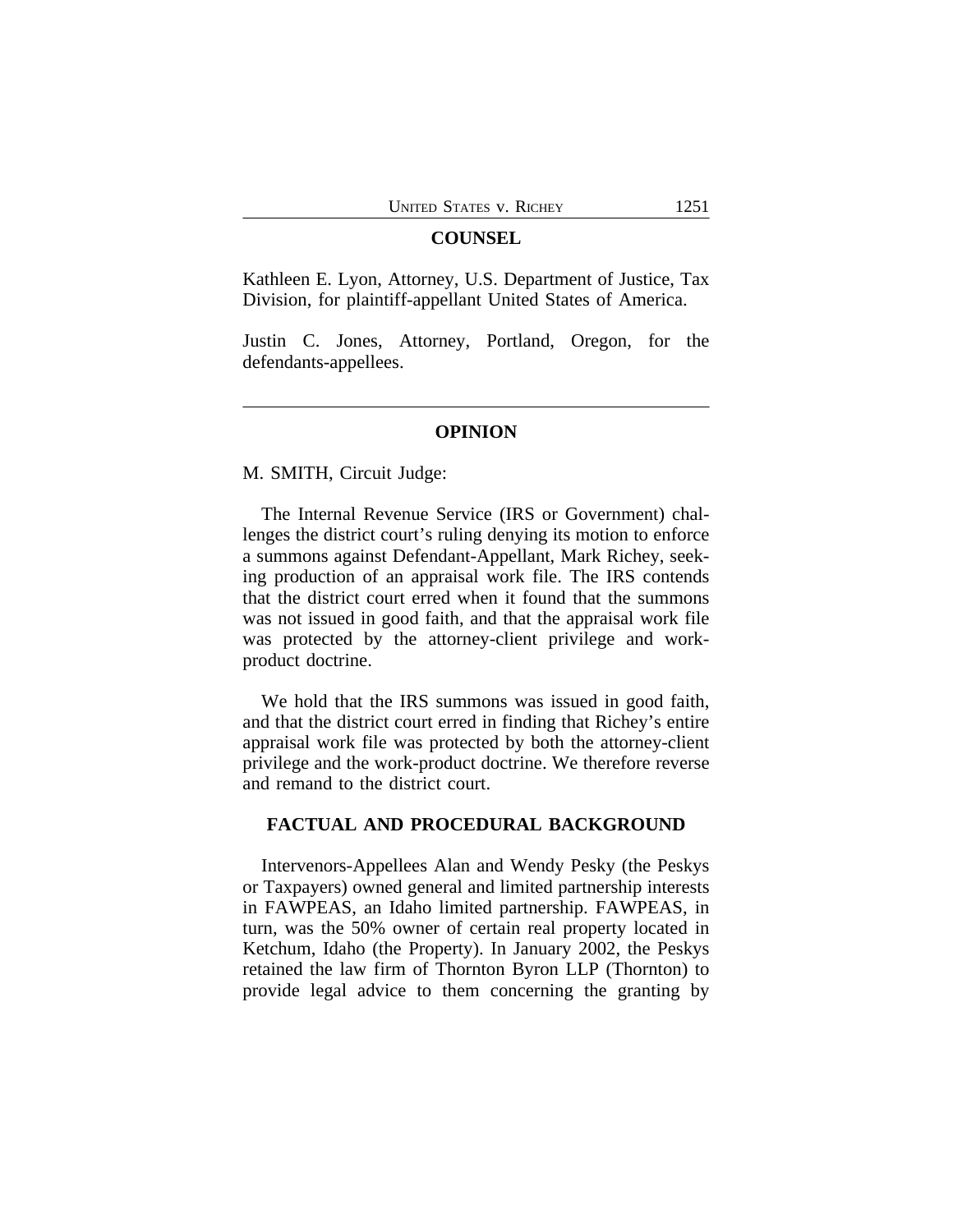FAWPEAS of a conservation easement on the Property (the Easement). On March 7, 2002, the Peskys caused FAWPEAS to execute a conservation deed for the Property in favor of the Nature Conservancy. On May 7, 2002, Thornton retained Mark Richey, an MAI-certified appraiser, to provide "valuation services and advice with respect to the conservation easement." In response, Richey prepared an appraisal report to be filed with the Taxpayers' 2002 federal income tax return, and a work file concerning the value of the Easement.

Given their partnership interest in FAWPEAS, the Peskys claimed an approximately \$200,000 charitable contribution deduction on their 2002 federal income tax return, stemming from their proportionate share of the alleged value of the Easement. The approximately \$1.3 million bulk of the deduction was carried over on the Peskys' 2003 and 2004 federal income tax returns. Richey's appraisal report was attached to the Peskys' 2002 federal income tax return, as required by Treasury Regulation section 1.170A-13(c)(1). The appraisal report noted: "[T]his report may not include full discussion of the data, reasoning, and analyses that were used in the appraisal process to develop the appraiser's opinion of value. Supporting documentation concerning the data, reasoning, and analyses is retained in the appraiser's file."

On July 28, 2008, the IRS mailed a summons to Richey instructing him to appear before IRS Agent Shane Cole, and to provide testimony, documents, books, records, and information related to the services Richey provided to the Peskys. Asserting the protections of the attorney-client and workproduct privileges, Thornton directed Richey not to comply with the summons and Richey followed Thornton's instructions. In October 2008, the Government filed a petition to enforce the summons. Agent Cole attached a declaration to the petition, stating that he was conducting an investigation of the Peskys' 2003 and 2004 federal income tax returns, had summoned Richey to inquire about the valuation of the Ease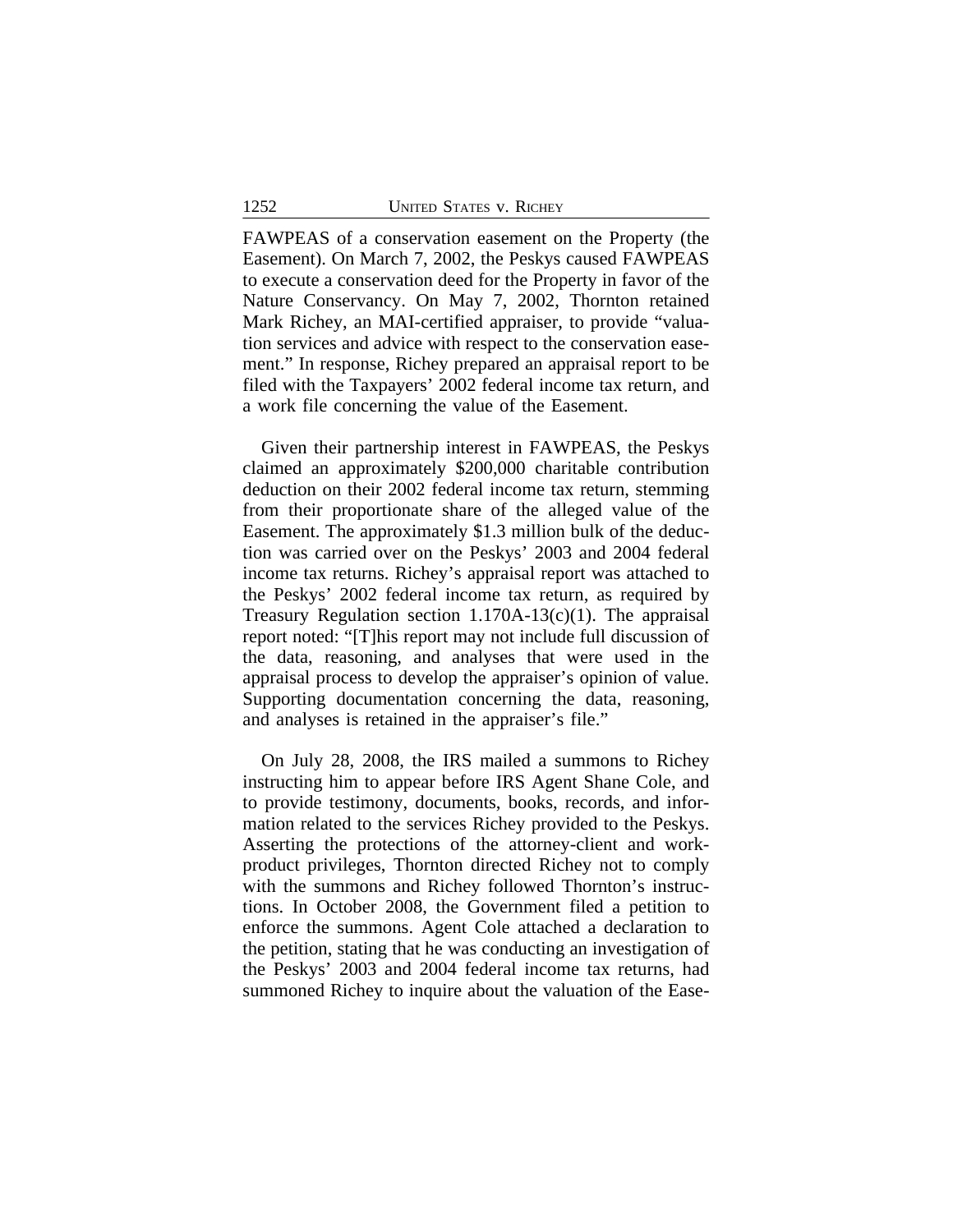ment, and did not have the documents needed to determine the Peskys' correct tax liability.

In December 2008, the IRS issued a Notice of Deficiency to the Peskys, which disallowed any charitable deduction stemming from the Easement for the 2003 and 2004 federal income tax returns. The Peskys responded to the Notice of Deficiency by paying the assessment, interest, and penalties claimed by the IRS. On February 11, 2009, the district court granted the Peskys' motion to intervene in the Government's summons enforcement action against Richey. The district court also ordered Richey to show cause why he should not be compelled to comply with the summons. At the show cause hearing, the district court ordered the parties to provide supplemental briefing addressing whether the IRS investigation had closed as the result of the Peskys' agreement to pay the assessment, interest, and penalties claimed by the IRS in the Notice of Deficiency. On March 6, 2009, the district court issued a memorandum order quashing the summons. The IRS appeals the decision of the district court.

#### **STANDARD OF REVIEW AND JURISDICTION**

We review the district court's summons-enforcement decisions for clear error. *David H. Tedder & Assocs., Inc. v. United States*, 77 F.3d 1166, 1168 (9th Cir. 1996). The district court's conclusion concerning whether "statements are protected by an individual attorney-client privilege is 'a mixed question of law and fact which this court reviews independently and without deference to the district court.' " *United States v. Graf*, 610 F.3d 1148, 1158 (9th Cir. 2010) (quoting *United States v. Ruehle*, 583 F.3d 600, 606 (9th Cir. 2009). We review de novo the district court's rulings on the scope of the attorney-client privilege. *Id*. The district court's factual findings are reviewed for clear error. *Id*. "A finding is clearly erroneous if it is illogical, implausible, or without support in the record." *Id*. (citing *United States v. Hinkson*, 585 F.3d 1247, 1261 (9th Cir. 2009) (en banc).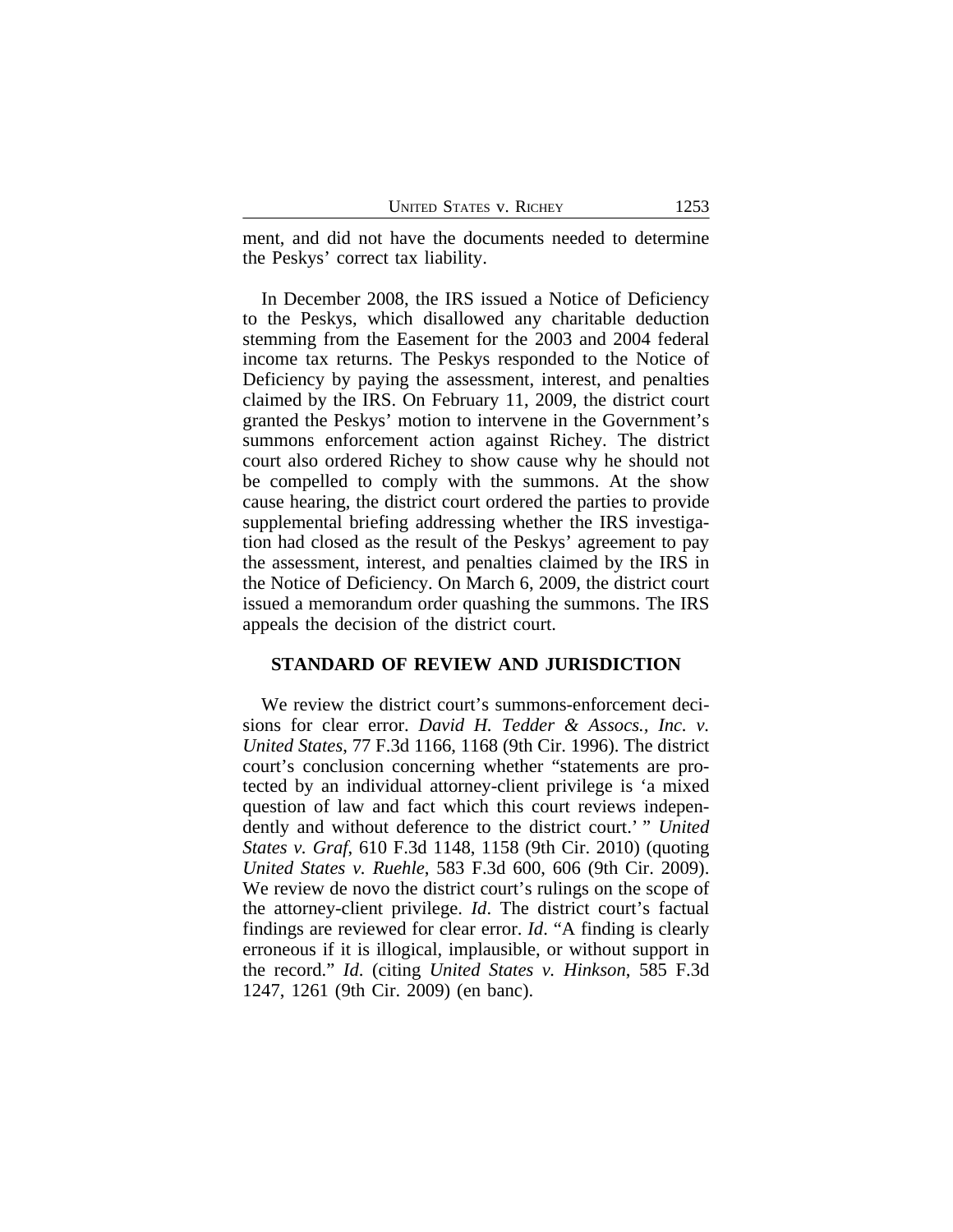We apply the same standard of review for the work-product doctrine as for attorney-client privilege. *See, e.g.*, *Hernandez v. Tanninen*, 604 F.3d 1095, 1100 (9th Cir. 2010). As such, whether documents are protected by the work-product doctrine is a mixed question of law and fact, reviewed independently and without deference to the district court. *See, e.g.*, *Graf*, 610 F.3d at 1158. We review de novo the district court's rulings on the scope of the work-product doctrine. *See id*. The district court's factual findings for work-product privilege are reviewed for clear error. *Hernandez*, 604 F.3d at 1100.

We have jurisdiction pursuant to 28 U.S.C. § 1291 and 26 U.S.C. § 7609(h)(1).

## **DISCUSSION**

## **A. Good Faith and the Summons**

**[1]** The IRS is authorized by statute to inquire into tax liabilities. 26 U.S.C. § 7601. In order to ascertain "the correctness of any return," the IRS may issue a summons for records and documents from third parties in connection with a tax liability investigation. 26 U.S.C. § 7602(a). Summonses issued under Section 7602 must be served personally or left at the person's last and usual place of abode. 26 U.S.C. § 7603(a).

**[2]** To obtain enforcement of a summons, the Government has the initial burden of establishing a prima facie case showing that: (1) the investigation will be conducted for a legitimate purpose, (2) the inquiry is relevant to the purpose, (3) the information sought is not already within the IRS's possession, and (4) the administrative steps required by the IRS Code have been followed. *United States v. Powell*, 379 U.S. 48, 57-58 (1964); *Ponsford v. United States*, 771 F.2d 1305, 1307 (9th Cir. 1985). "The government's burden is a slight one, and may be satisfied by a declaration from the investigating agent that the *Powell* requirements have been met."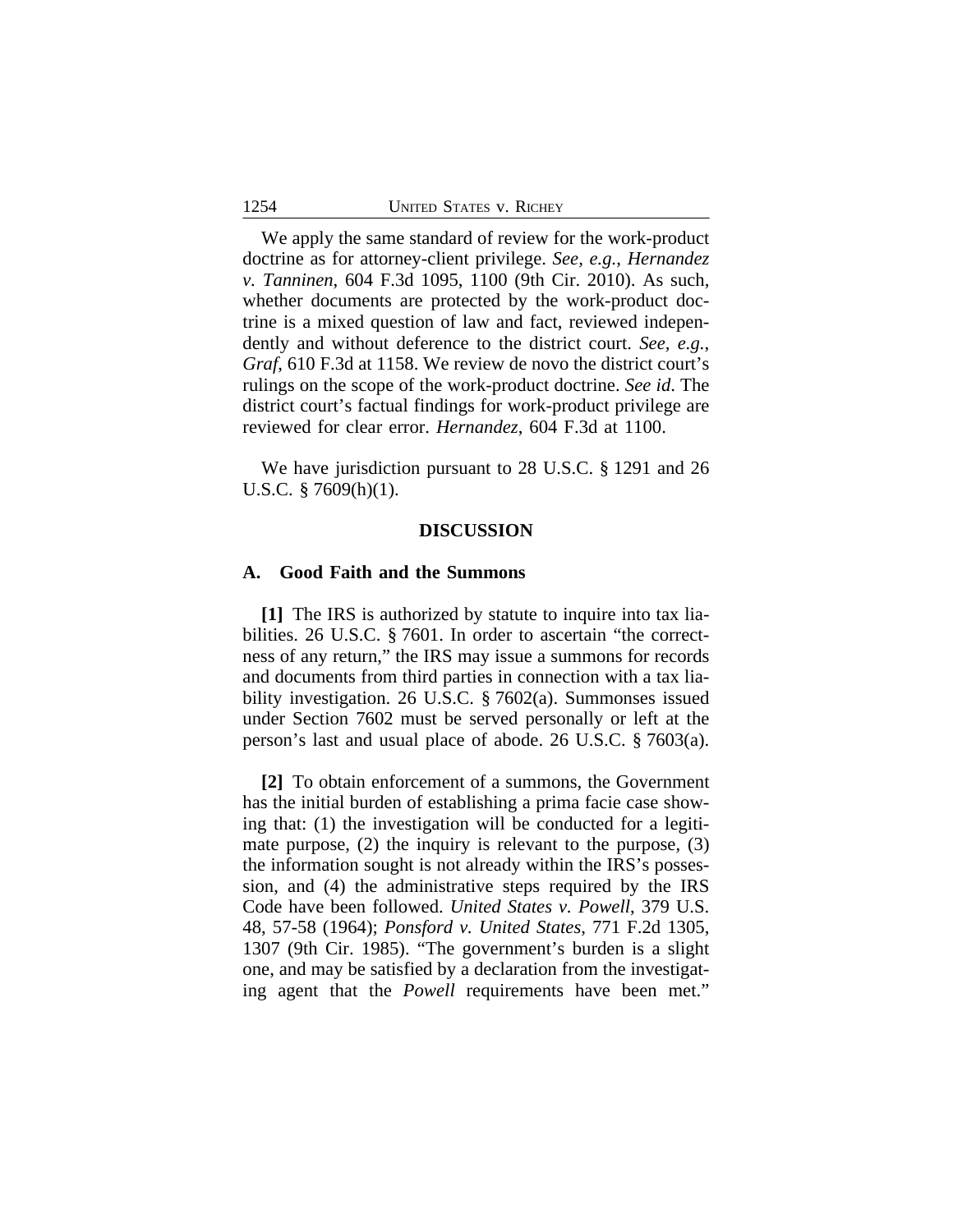*United States v. Dynavac, Inc.*, 6 F.3d 1407, 1414 (9th Cir. 1993).

**[3]** Once the government establishes a prima facie case, a party challenging the summons must show that the government is not entitled to use the court's process to enforce the summons. *Powell*, 379 U.S. at 58. A court will not enforce a summons if "an abuse would take place if the summons [was] issued for an improper purpose, such as to harass the taxpayer or to put pressure on him to settle a collateral dispute, or for any other purpose reflecting on the good faith of the particular investigation." *Id*. It is a "heavy" burden to show an abuse of process or lack of good faith. *Fortney v. United States*, 59 F.3d 117, 120 (9th Cir. 1995).

The validity of a summons is normally tested as of the date of its issuance. *United States v. Cromer*, 483 F.2d 99, 101 (9th Cir. 1973). However, the court may inquire as to the reasons for the summons and may not permit its process to be abused in enforcing the summons. *Powell*, 379 U.S. at 58.

## **1. The Government's Prima Facie Case**

Generally, submitting "a declaration from the investigating agent that the *Powell* requirements have been met" is sufficient to establish a prima facie case. *Dynavac*, 6 F.3d at 1414. Here, IRS Agent Cole submitted a declaration that he was investigating the Peskys' tax liabilities, that he did not have the relevant appraisal work file, and that the administrative process was followed.

**[4]** Agent Cole's declaration was not wholly accurate. The administrative process was not completely followed because Richey was served by certified mail rather than by personal service. *See* 26 U.S.C. § 7603(a). Nonetheless, as the district court found, Richey had actual notice of the summons, there was no prejudice to the Taxpayers who timely intervened, and the Government acted in good faith when it tried to effect ser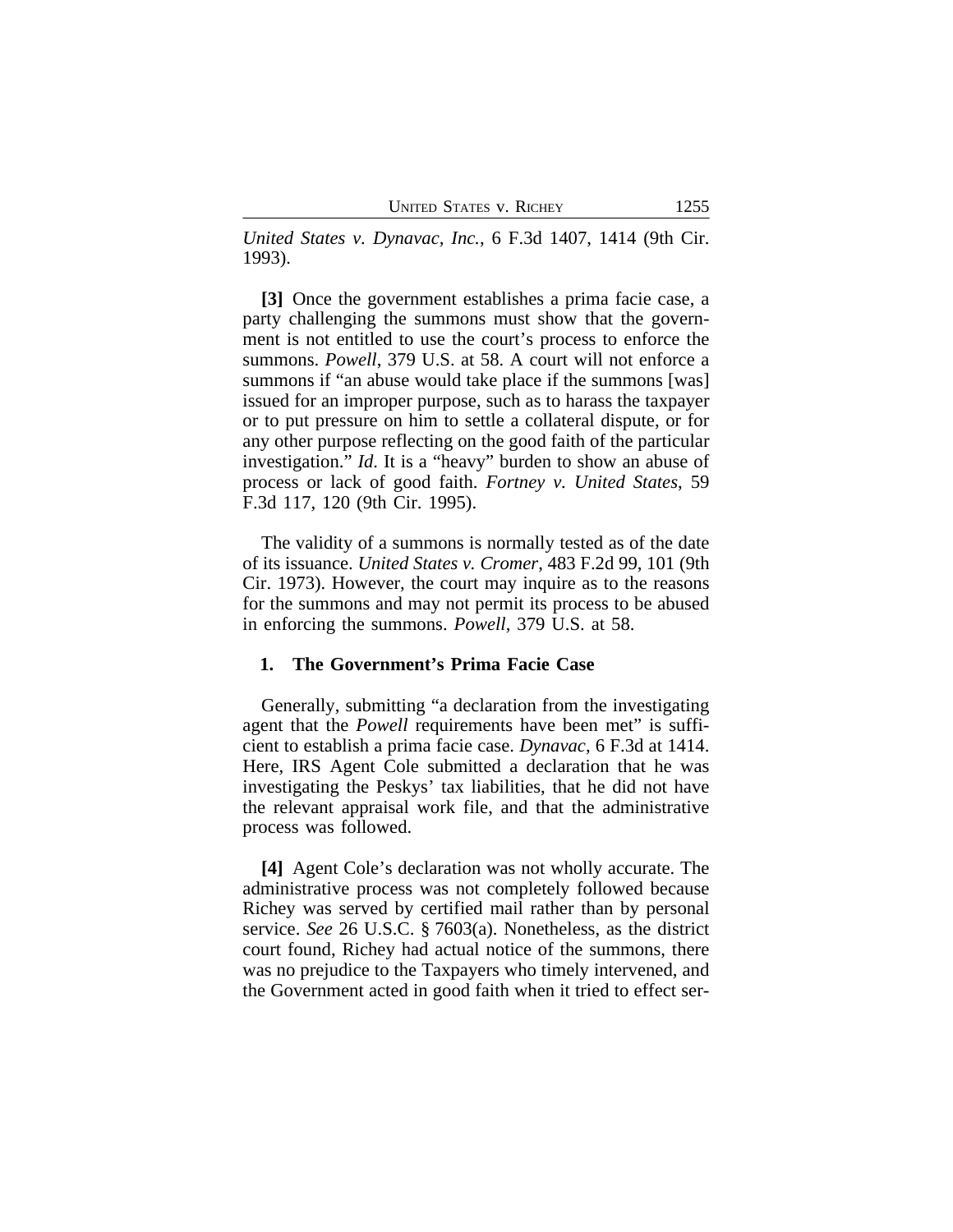vice by certified mail. We agree with the reasoning of the Eighth and Fifth Circuits that substantial compliance with 26 U.S.C. § 7603(a)'s service requirements is sufficient if the IRS acted in good faith and there is no prejudice to the taxpayer.**<sup>1</sup>**

**[5]** In this case, the IRS's service error was clearly harmless. The minor service error was properly excused by the district court, and the Government satisfied its initial burden to establish a prima facie case in October 2008, with Agent Cole's declaration. Thereafter, the burden shifted to Richey and the Peskys to show that the Government acted in bad faith.

#### **2. Further Enforcement Actions**

**[6]** The parties do not dispute that the summons was issued in good faith in October 2008. What changed, according to Richey and the Peskys, is that the Peskys agreed to the Notice of Deficiency in December 2008, and paid the required assessment, interest, and penalties. They buttress their claim on section 4.8.9 of an internal IRS manual, which provides that when a taxpayer agrees to an assessment and collection of the entire deficiency, "[u]pon receipt of a signed waiver or agreement, the following actions must be taken: . . . . Close the case agreed to Centralized Case Processing for assessment of the deficiency." Internal Revenue Manual § 4.8.9.19.3.2, *available at* http://www.irs.gov/irm/part4/irm\_04-008-009 cont02.html (last accessed Nov. 22, 2010). Thus, they reason, since the audit was closed, the Government's continued efforts to enforce the summons were necessarily in bad faith.

**<sup>1</sup>** *See Mimick v. United States*, 952 F.2d 230, 232 (8th Cir. 1991) (requiring courts "to evaluate the seriousness of the violation under all the circumstances including the government's good faith and the degree of harm imposed by the unlawful conduct"); *United States v. Payne*, 648 F.2d 361, 363 (5th Cir. 1981) (holding that summons was valid even though there was a technical service violation because summons was not personally served); *see also Sylvestre v. United States*, 978 F.2d 25, 27-28 (1st Cir. 1992) (declining to bar enforcement of summons issued two days late).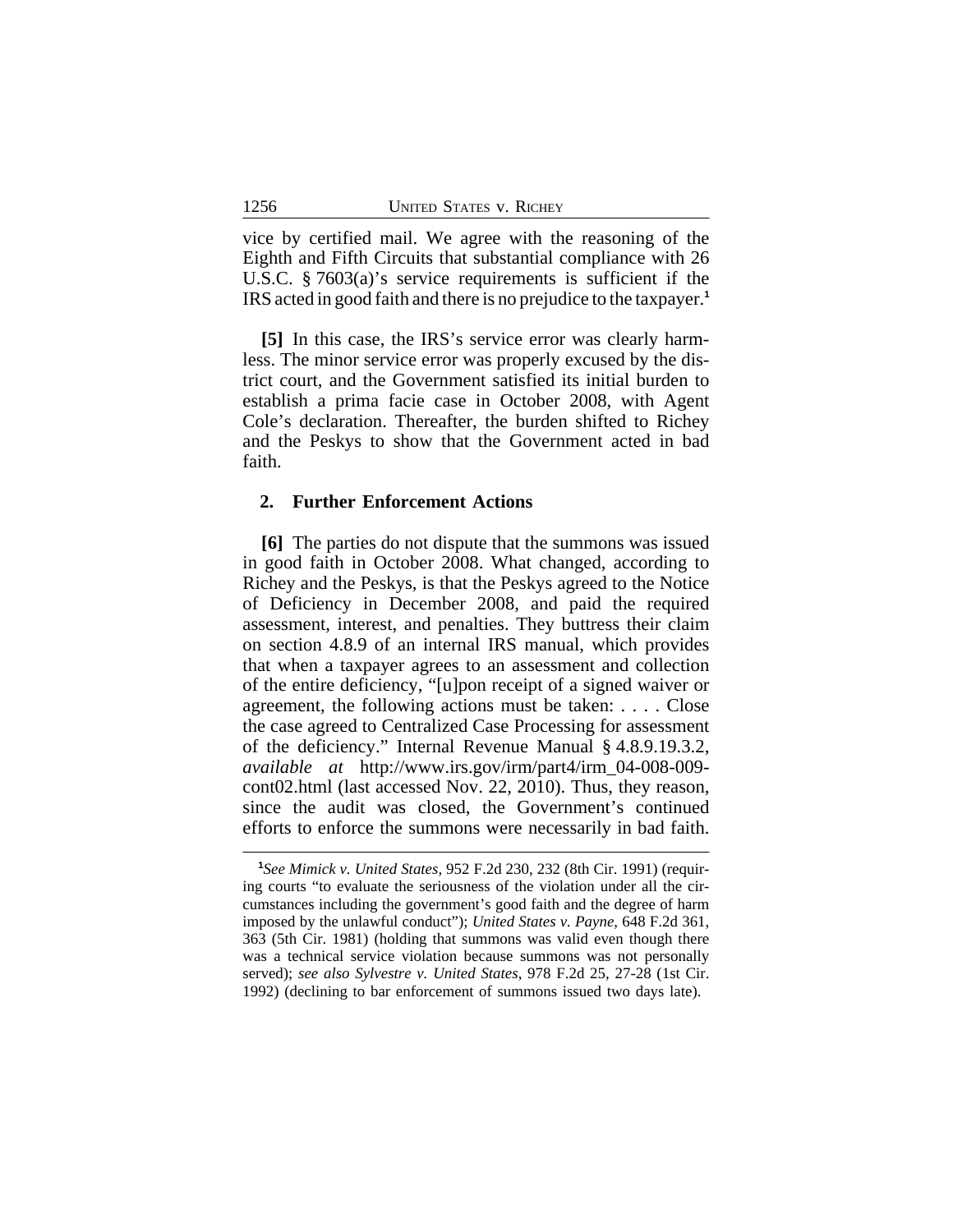The district court sided with Richey and the Peskys, explaining:

[I]t seems any discovery to clarify the appraisal at this stage is no longer in good faith since the notice of deficiency has issued and the taxpayers have paid the taxes and penalties assessed. While the prima facie case for enforcement of the summons under *United States v. Powell et al[.]*, 379 U.S. 48 (1964)[,] is minimal, the IRS still has to provide some explanation of why the final appraisal report alone is insufficient to explain the appraiser's conclusion and why the IRS has an interest after the taxpayers have consented to the assessment which disallows the deduction calculated by the appraisal.

**[7]** We have not previously ruled whether an IRS summons initially issued in good faith can transmogrify into one issued in bad faith upon the taxpayer's consenting to a deficiency assessment. However, other circuits considering the issue have held in similar circumstances that there can be no showing of bad faith by the IRS in such circumstances unless there has been a predicate "final, irrevocable determination of the taxpayer's liability." **2** We are persuaded by the reasoning of the Second and Seventh Circuits, and we hold that under the facts of this case, continued enforcement of an IRS summons is proper where the Taxpayers' liability has not been finally determined and there is no other evidence in the record that the summons was issued for an improper purpose, such as to harass the Taxpayers. *See, e.g.*, *Powell*, 379 U.S. at 58. Here, the Peskys' tax liabilities had not been finally deter-

**<sup>2</sup>***PAA Mgmt., Ltd. v. United States*, 962 F.2d 212, 217-18 (2d Cir. 1992) (adopting the reasoning in *Gimbel* in the context of partnership tax liability and holding that IRS still had investigative powers until final determination of tax liability); *United States v. Gimbel*, 782 F.2d 89, 93 (7th Cir. 1986) (enforcing summons where IRS issued notice of deficiency and taxpayer filed petition in Tax Court).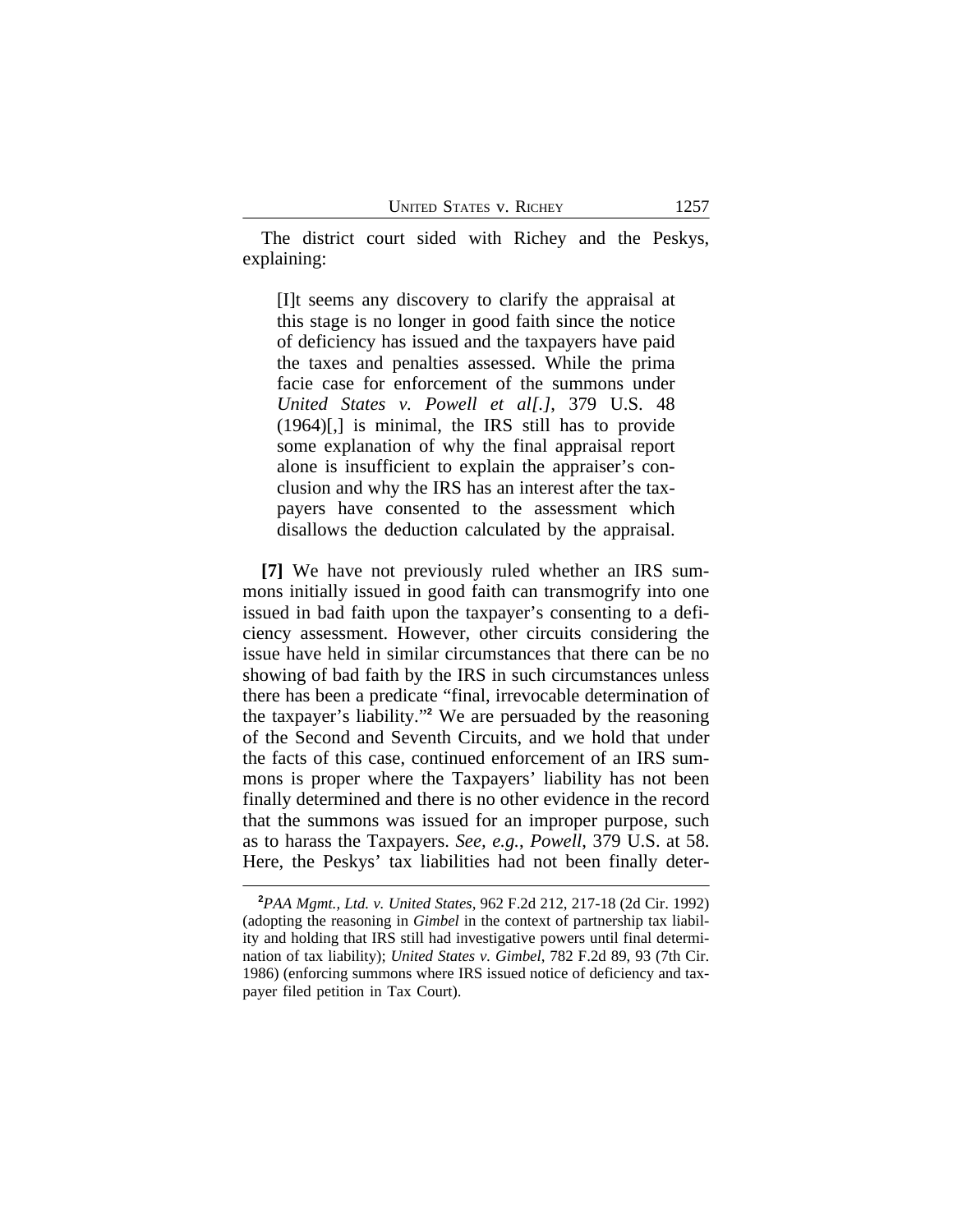mined. The time period for the Peskys to file a petition with the Tax Court had not expired when the IRS sought enforcement of the summons. The Peskys further indicated that they would likely challenge the Notice of Deficiency and seek a refund. Moreover, even though the Peskys consented to the assessment, the IRS still had the ability to adjust the tax liability later, as noted on the assessment form the Peskys signed.

**[8]** Because the Peskys' tax liability could still change, even though the IRS's investigation had ostensibly concluded, the IRS had a legitimate reason to seek documentation essential to establishing the Peskys' tax liabilities. Thus, as long as the amount the Peskys allegedly owed to the IRS was subject to change, the IRS had a good-faith interest in obtaining the appraisal work file pursuant to the summons. We therefore conclude that Richey and the Peskys have not met their "heavy" burden of showing bad faith by the IRS, *Fortney*, 49 F.3d at 120, and that the summons is enforceable in accordance with its terms, which includes Richey's appearance before the IRS, unless other defenses are available to Richey and the Taxpayers.

## **B. Attorney-Client Privilege**

**[9]** The attorney-client privilege protects confidential communications between attorneys and clients, which are made for the purpose of giving legal advice. *Upjohn Co. v. United States*, 449 U.S. 383, 389 (1981). The party asserting the attorney-client privilege has the burden of establishing the relationship and privileged nature of the communication. *United States v. Bauer*, 132 F.3d 504, 507 (9th Cir. 1997). The attorney-client privilege exists where: "(1) [ ] legal advice of any kind is sought (2) from a professional legal adviser in his capacity as such, (3) the communications relating to that purpose, (4) made in confidence (5) by the client, (6) are at his instance permanently protected (7) from disclosure by himself or by the legal adviser, (8) unless the protection be waived." *Graf*, 610 F.3d at 1156. Voluntary disclosure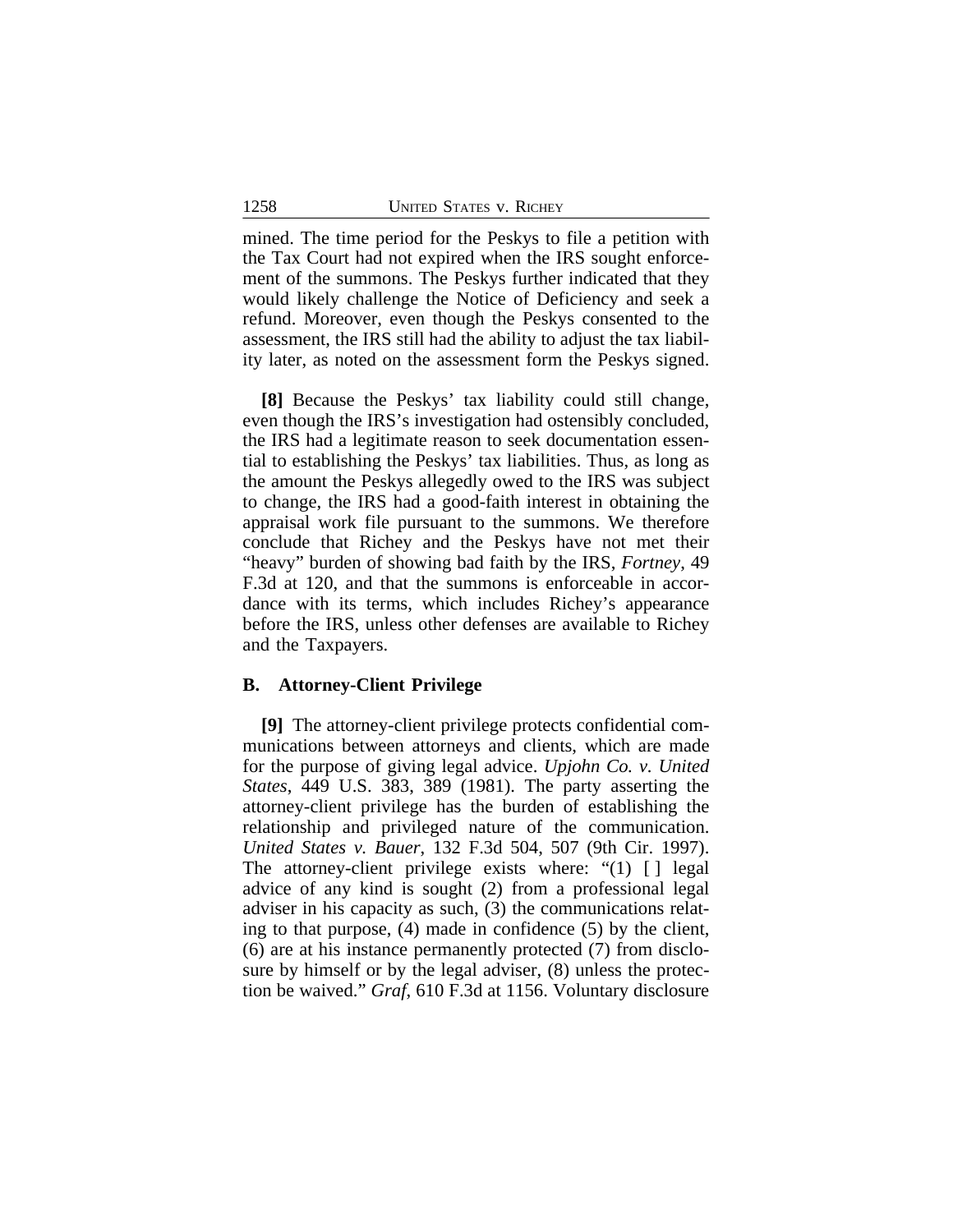UNITED STATES V. RICHEY 1259

of privileged communications constitutes waiver of the privilege for all other communications on the same subject. *Weil v. Inv./Indicators, Research & Mgmt., Inc.*, 647 F.2d 18, 24 (9th Cir. 1981). The attorney-client privilege may extend to communications with third parties who have been engaged to assist the attorney in providing legal advice.**<sup>3</sup>** If the advice sought is not legal advice, but, for example, accounting advice from an accountant, then the privilege does not exist. *Id*.

Here, Thornton hired Richey, at least in part, "to provide valuation services" in the form of an appraisal for the Easement. The IRS regulations require that the taxpayer provide a qualified appraisal for charitable deductions. 26 C.F.R.  $§ 1.170A-13(c)(2)(A)$ . The appraisal must include the method of valuation used to determine fair market value of the property and the "specific basis for the valuation, such as specific comparable sales transactions or statistical sampling . . . ." *Id*. at  $§ 1.170A-13(c)(3)(ii)(I)-(K)$ . Additionally, the appraisal must state that it was prepared for income tax purposes. *Id*. at  $§ 1.170A-13(c)(3)(ii)(G).$ 

Richey prepared the appraisal as required by Treasury Regulation section  $1.170A-13(c)(1)$ , so that the Peskys could claim the charitable deduction sought for the value of the Easement. *Id*. § 1.170A-13. The appraisal was attached to the Peskys' 2002 federal income tax return. The appraisal states that it is in compliance "with the substantiation requirements" under section 1.170A-13(c)(2). Appraisals conforming to IRS regulations are required to be based on the objective use of valuation information, such as the fair market value of other properties. *See id*. at § 1.170A-13(c)(3)(ii)(I)-(K). Richey cer-

**<sup>3</sup>** *See Smith v. McCormick*, 914 F.2d 1153, 1159-60 (9th Cir. 1990) (concluding that defendant's communication with her psychiatrist was protected up to the point of testimonial use of that communication). " 'What is vital to the privilege is that the communication be made in confidence for the purpose of obtaining *legal* advice *from the lawyer*.' " *United States v. Gurtner*, 474 F.2d 297, 299 (9th Cir. 1973) (emphasis in original) (quoting *United States v. Kovel*, 296 F.2d 918, 922 (2d Cir. 1961).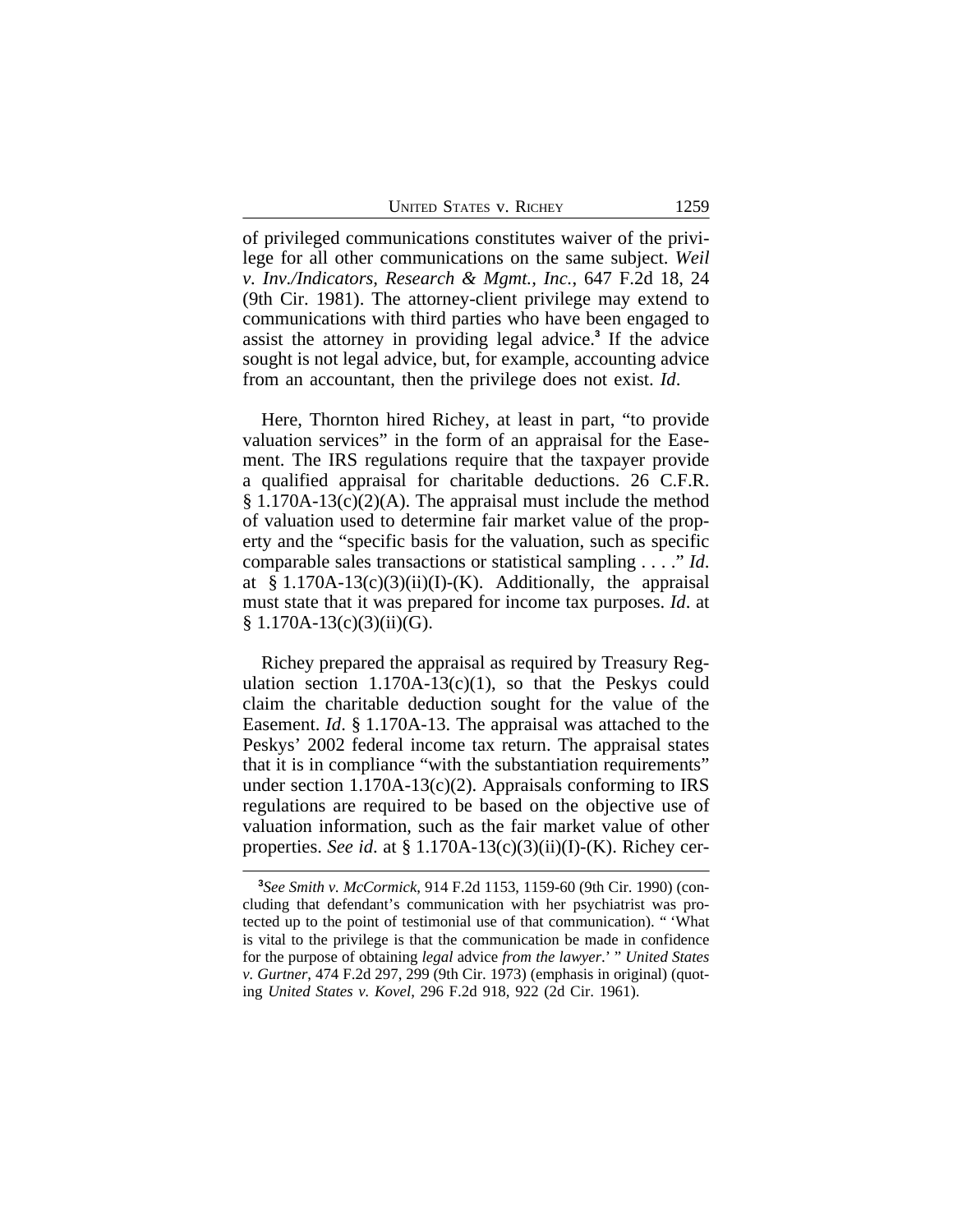tified that the appraisal he prepared was "impartial" and "unbiased." Importantly, as part of the explanation for the methods and specific bases for the appraiser's opinion of value, the work file contained "supporting documentation concerning the data, reasoning, and analyses" for the appraisal report.

**[10]** Based on this record, any communication related to the preparation and drafting of the appraisal for submission to the IRS was not made for the purpose of providing legal advice, but, instead, for the purpose of determining the value of the Easement. Further, to the extent the files contain documents that were not communications, they are not protected by the attorney-client privilege. *Graf*, 610 F.3d at 1156. It is also significant that Richey and the Peskys did not make a specific proffer of what communications, if any, exist in the appraisal work file, that are allegedly the proper subject of the attorney-client privilege. *See, e.g.*, *United States v. Martin*, 278 F.3d 988, 1000 (9th Cir. 2002) ("A party claiming the privilege must identify specific communications and the grounds supporting the privilege as to each piece of evidence over which privilege is asserted." (citing *United States v. Osborn*, 561 F.2d 1334, 1339 (9th Cir. 1977))). It was therefore clear error for the district court to conclude that the entire appraisal work file is protected by the attorney-client privilege. In addition, Richey remains obligated to appear before the IRS to testify about the non-privileged documents contained in the work file, as commanded by the summons.

#### **C. Work-Product Doctrine**

**[11]** The work-product doctrine protects "from discovery documents and tangible things prepared by a party or his representative in anticipation of litigation." *Admiral Ins. Co. v. U.S. Dist. Ct.*, 881 F.2d 1486, 1494 (9th Cir. 1989) (citing Fed. R. Civ. P. 26(b)(3)). The work-product doctrine covers documents or the compilation of materials prepared by agents of the attorney in preparation for litigation. *United States v.*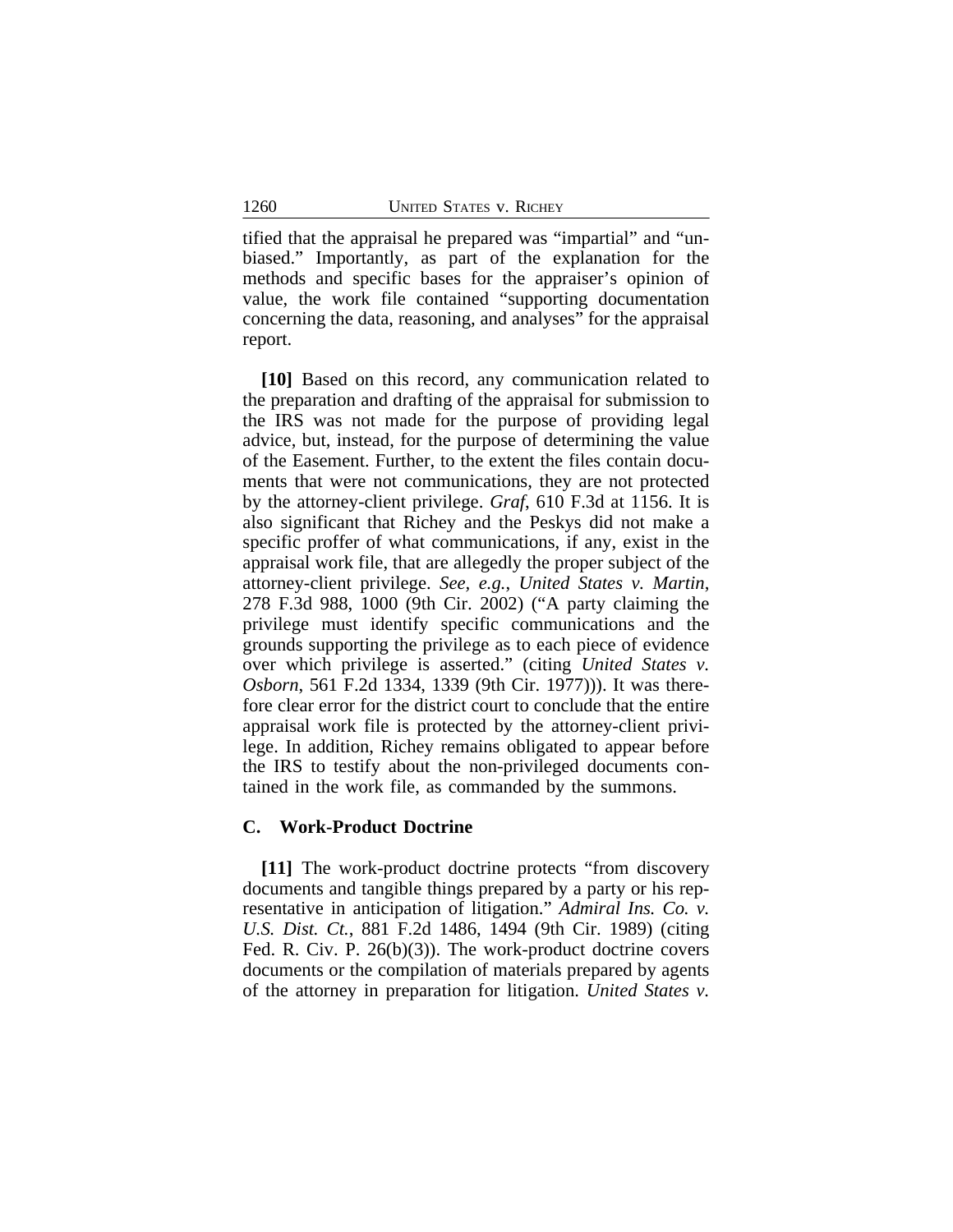| <b>UNITED STATES V. RICHEY</b> | 1261 |
|--------------------------------|------|
|--------------------------------|------|

*Nobles*, 422 U.S. 225, 238 (1975). The work-product doctrine's protections are waivable. *Hernandez*, 604 F.3d at 1100.

To qualify for work-product protection, documents must: (1) be "prepared in anticipation of litigation or for trial" and (2) be prepared "by or for another party or by or for that other party's representative." *In re Grand Jury Subpoena, Mark Torf/Torf Envtl. Mgmt. (Torf)*, 357 F.3d 900, 907 (2004). In circumstances where a document serves a dual purpose, that is, where it was not prepared exclusively for litigation, then the "because of" test is used. *Id*. Dual purpose documents are deemed prepared because of litigation if "in light of the nature of the document and the factual situation in the particular case, the document can be fairly said to have been prepared or obtained because of the prospect of litigation." *Id*. In applying the "because of" standard, courts must consider the totality of the circumstances and determine whether the " 'document was created because of anticipated litigation, and would not have been created in substantially similar form but for the prospect of litigation.' " *Id*. at 908 (quoting *United States v. Adlman*, 134 F.3d 1194 (2d Cir. 1998)).

**[12]** Here, the district court erred by concluding that the entire work file was prepared in anticipation of litigation. Richey was hired to provide valuation services, and he prepared the appraisal report that the Peskys attached to their 2002 federal income tax return, as required by law. Had no appraisal report been attached to the Peskys' 2002 federal income tax return, the Taxpayers would have been ipso facto ineligible for any charitable deduction as a result of the contribution of the Easement. Had the IRS never sought to examine the Taxpayers' 2003 and 2004 federal income tax returns, the Taxpayers would still have been required to attach the appraisal to their 2002 federal income tax return. Nor is there evidence in the record that Richey would have prepared the appraisal work file differently in the absence of prospective litigation.